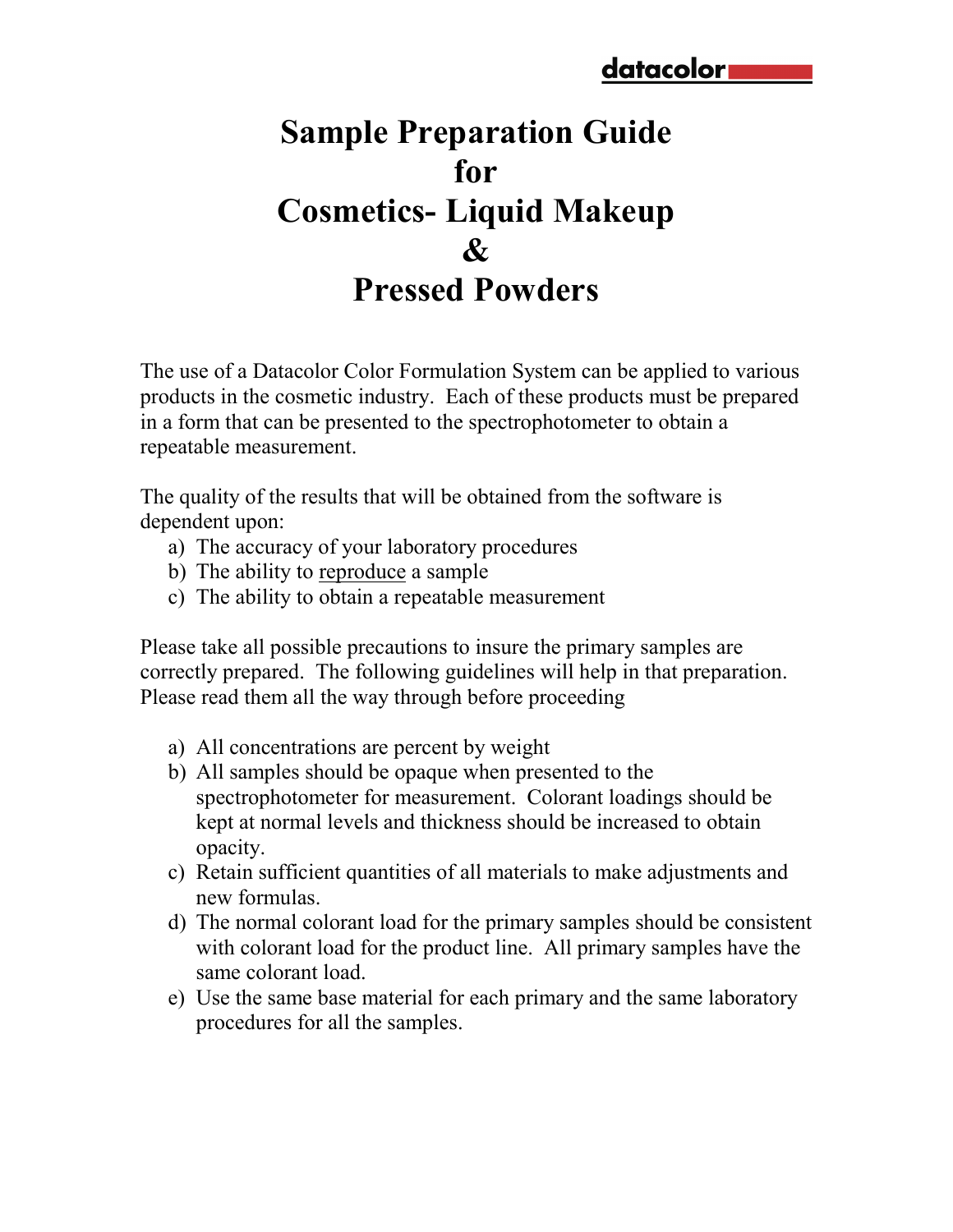Page 2

#### Liquid Makeup Preparation

Traditionally, liquid makeup products made up of individual colorant dispersions that are each, by themselves, a complete finished liquid makeup product. This means there might be a white liquid makeup dispersion, a black one, a tan one, a yellow one, a red one, a brown one, etc. The final products manufactured by blending those colorant dispersions together to attain the desired shade.

Prepare and bring along to the user training course the following samples. Do not leave any out; you need these samples to complete the training.

Primary samples These are used to characterize the optical behavior of each of the colorant dispersions.

White dispersion 100% White sample

Black Dispersion 100% Black sample 3% Black and 97% White 5% Black and 98% White 10% Black and 90% White 20% Black and 80% White

In addition to these samples to characterize the white and the black colorant, please prepare the following primary samples to characterize 4 additional colorants. Those colorants might be yellow, red, blue, orange, etc. Pick 4 colorants that your laboratory and production use most frequently. The 4 listed here are examples; you need to pick the 4 that you will bring along from the colorants you use there at your company.

In each of these descriptions, the word "colorant' represents each of the colorants you will be characterizing at the course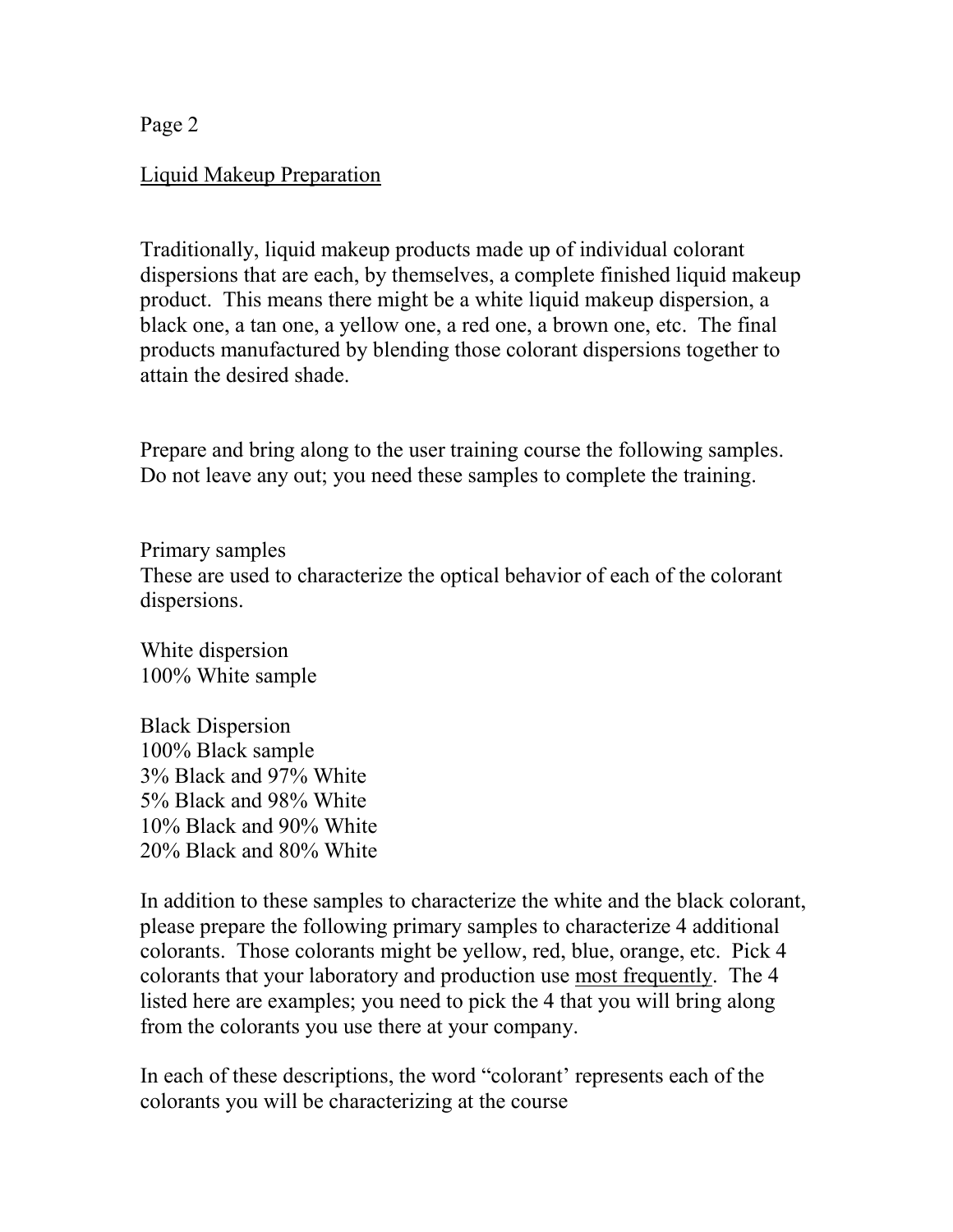Page 3

1% Colorant and 99% White 3% Colorant and 97% White 5% Colorant and 95% White 10% Colorant and 90% White 25% Colorant and 75% White 50% Colorant and 50% White 99% Colorant and 1% Black

This means for each of 4 colorants, you will produce the 7 mixtures listed above, for a total 28 samples plus the 1 for the white colorant and the 5 for the black colorant. Do not make more or less for these colorants and do not make any for any additional colorants not listed here.

Liquid makeup mixtures

In addition to the primary samples listed above, you will need to make some samples that are mixtures of those colorants. These mixtures will be used in training for standards and for batches in matching and correcting and a vital necessary part of the course materials.

| $0.5\%$ Black<br>$\mathsf{A}$ .<br>10.0% Red<br>7.5% Yellow<br>92.0% White | <b>B.</b> 0.3% Black<br>$10.7\%$ Red<br>7.3% Yellow<br>91.7% White |
|----------------------------------------------------------------------------|--------------------------------------------------------------------|
| $0.2\%$ Black<br>$C_{\cdot}$<br>8.0% Orange<br>$0.9\%$ Red<br>91.9% White  | $D. 0.1\%$ Black<br>8.1% Orange<br>$1.0\%$ Red<br>91.8% White      |
| E. $0.1\%$ Blue<br>5.5% Yellow<br>$3.6\%$ Red<br>99.8% White               | $F. 0.1\%$ Blue<br>5.4% Yellow<br>3.7% Red<br>99.8% White          |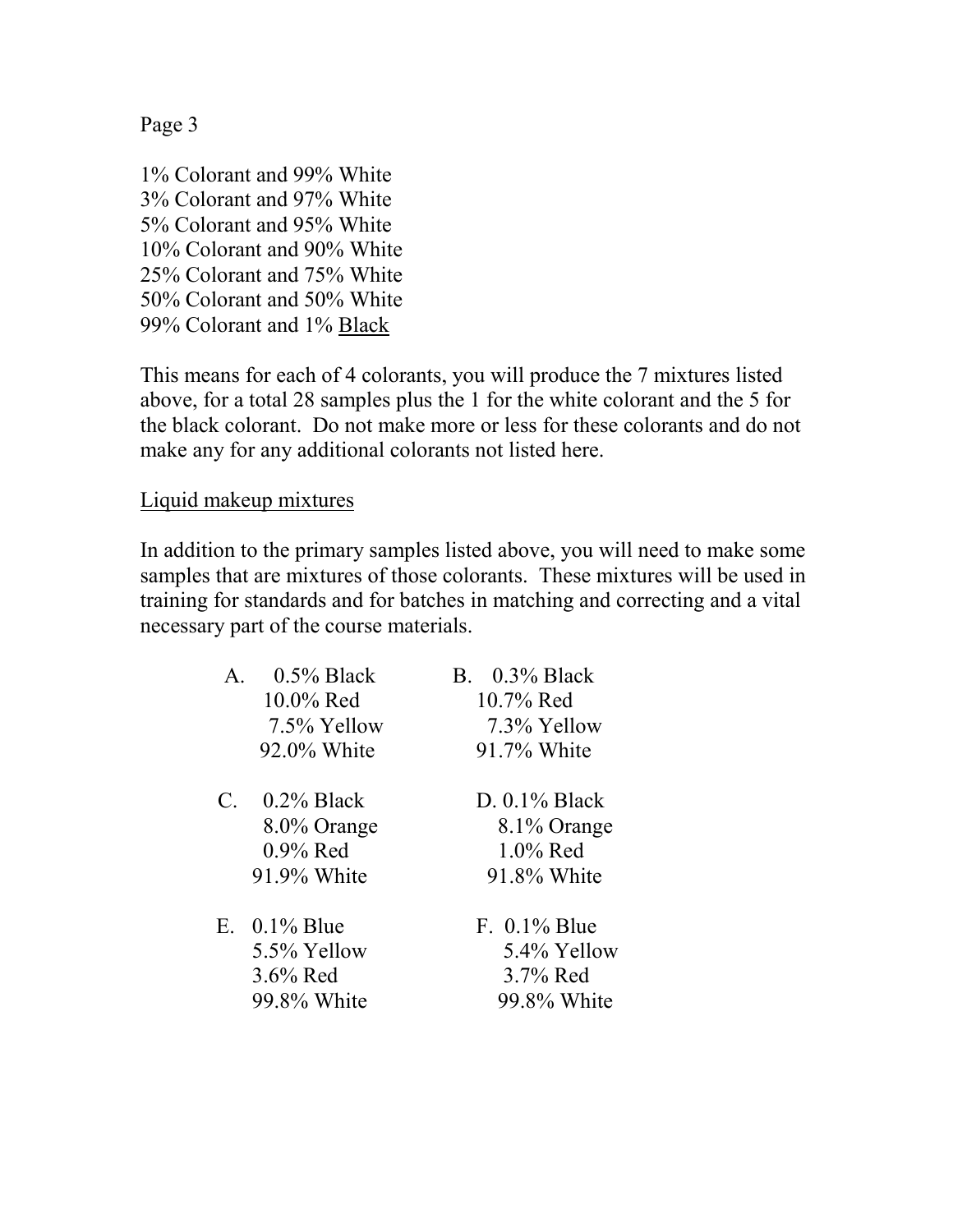# Important Note:

Of course you will use the colorants you prepared; for example, if you used something other than brown or tan, use that colorant instead. Also do not feel locked into the formula percentages shown. If these formulae would make products too light or too dark compared to your normal formulations, adjust them accordingly. Do follow the general pattern; A and B, B and C, and D and E are pairs of formulas made with the same ingredients in each pair. Their differences are minimal to approximate standard and batch variations production might have or the matching process might exhibit.

## Pressed Powder Preparation

Pressed powders are usually made in a different manner than the liquid makeup. In pressed powders, you may start with a base the contain talc, titanium dioxide, and some or many other materials. To make the final product, powdered colorant dispersions are added to this base.

Here are the primary samples you need to prepare to bring along with you to the users' training course. You will characterize the optical properties of these materials with these samples.

You will need one sample of the white base with no other colorants added

You will characterize 4 other colorants for this set. Please choose 4 colorants most frequently used in the production of your pressed powder products. For each of these colorants, prepare 6 samples.

With each colorant, look at your historical use of that colorant and make those 6 mixtures cover the range from the highest amount you normally might add to that base material down to the lowest you can accurately prepare. For example, let's say for a red colorant, you might go as high as 10% red into that base and you are confident you can prepare an accurate sample as low as  $0.1\%$  into that base. Those are the two ends of the 6 concentrations. The other 4 samples should be fairly uniformly spaced between 0.1% and 10% for the red.

#### Page 4